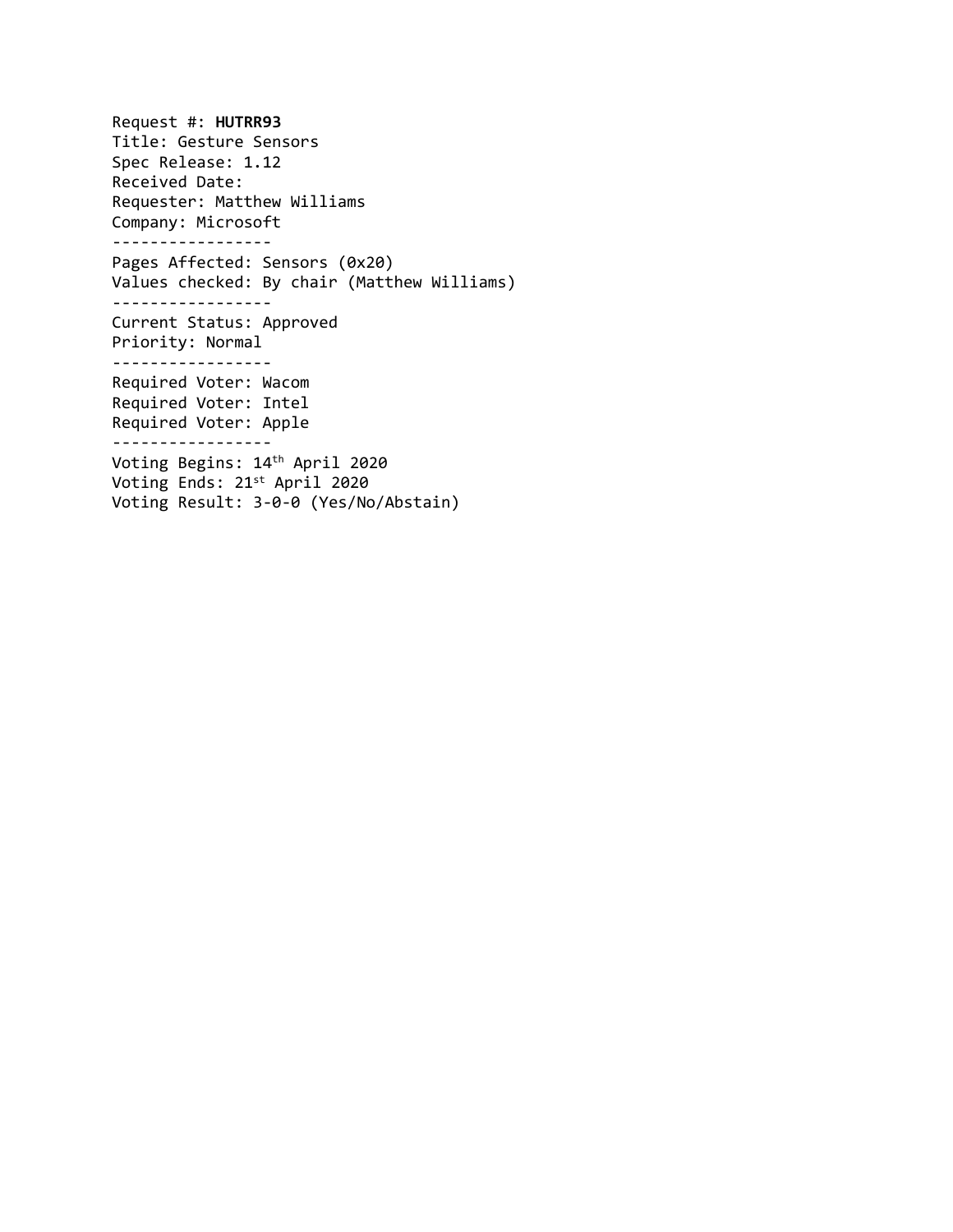# Gesture Sensors

### 1. Background

Foldable form factors with dual displays allows the user to transition to experiences where only one of the two sides are active. When this happens, the operating system must leave only one of the two displays powered on. Sensors integrated on both sides of the system can be used to provides hints about which display is going to be inactive. This involves detecting gestures shown below:

User folds panels all the way back. Sensors on both sides can be used to detect this gesture and report panels that contributes to such a gesture. Operating systems can use this gesture as a hint along with other heuristics to determine which display is going to inactive.



User flips the device around to interact with the other display. Sensors on the system can be used to detect this gesture and report it to the host. Operating systems can use this gesture as a hint along with other heuristics to determine state of displays.



Instead of detecting these gestures inside the operating system (by consuming raw data), it's much more power efficient to have a low power device attached to the host (typically a microcontroller or on SoC sensor hub) process the sensor data and report these gestures.

This document proposes adding HID usages to expose sensor-based gestures from a HID device. Specifically:

- Usage for a new sensor type to expose a gesture sensor that can detect a **Chassis Flip** gesture.
- Usage for a new sensor type to expose a gesture sensor that can detect a **Hinge Fold** gesture.
- Additional usages are also proposed for exposing data associated with such gestures.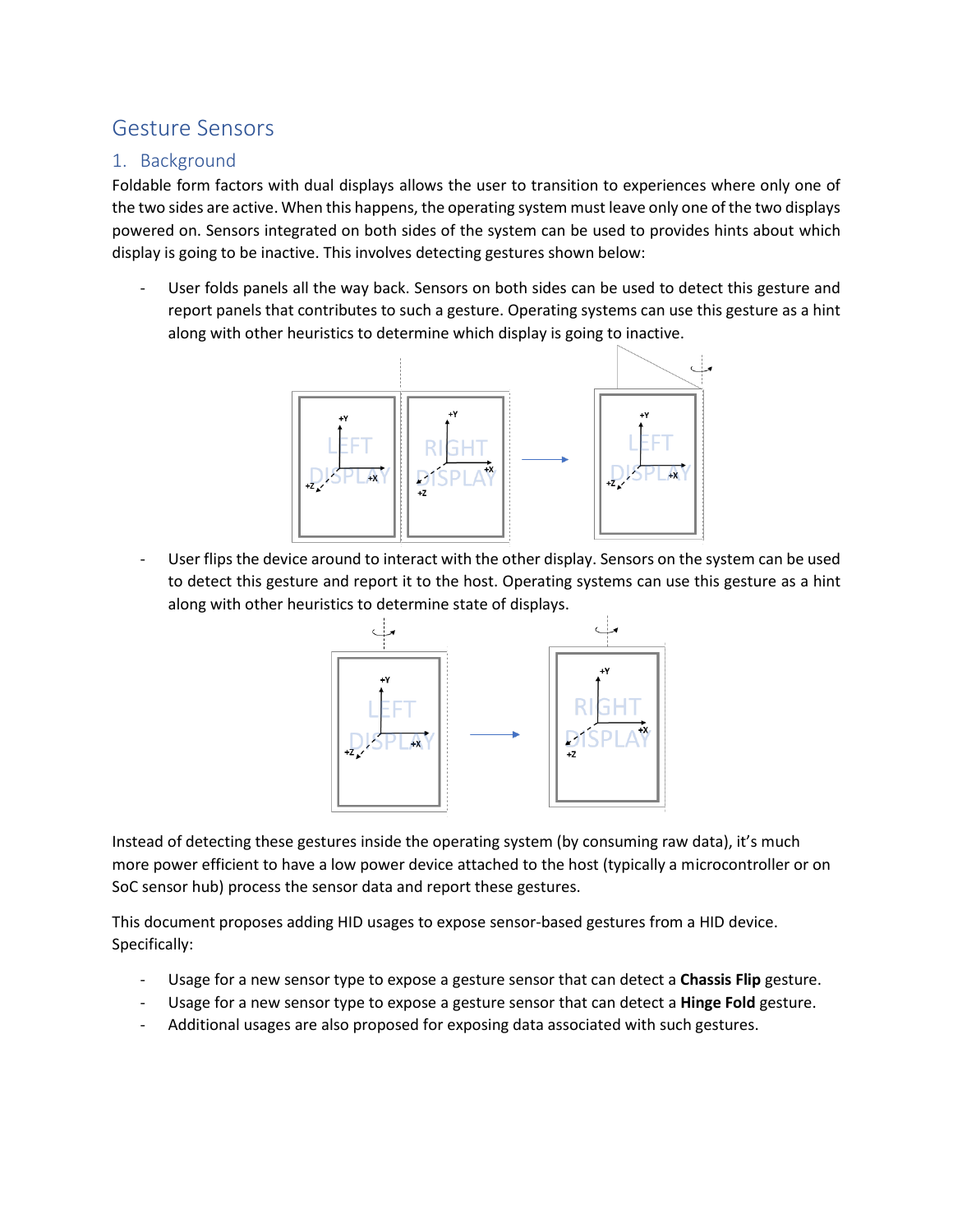## 2. Usages

#### *Sensor Device Usages*

We propose adding the following usages to mark an application or physical collection as exposing hinge angle or a gesture sensor:

| <b>Usage ID</b>  | Description                                                                                                                                                                                                                                                                   |  |  |
|------------------|-------------------------------------------------------------------------------------------------------------------------------------------------------------------------------------------------------------------------------------------------------------------------------|--|--|
| 0xD1             | Gesture: Chassis-Flip-Gesture Sensor                                                                                                                                                                                                                                          |  |  |
|                  | This usage must be used by a device to mark an application or physical collection<br>as exposing a flip gesture sensor<br>A chassis flip gesture shall be reported when the entire device (inclusive of whole<br>chassis) moves around the axis of the hinge by 180 degrees.  |  |  |
|                  |                                                                                                                                                                                                                                                                               |  |  |
|                  | $\overline{2}$                                                                                                                                                                                                                                                                |  |  |
|                  | Specifics of this gesture like timing characteristics can change from one system to<br>another. For example, a pocketable device can have different timing<br>specifications for when this gesture should be report and that can be different for<br>devices that are larger. |  |  |
| 0xD <sub>2</sub> | Gesture: Hinge-Fold-Gesture Sensor                                                                                                                                                                                                                                            |  |  |
|                  | This usage must be used by a device to mark an application or physical collection<br>exposing a hinge fold gesture sensor.                                                                                                                                                    |  |  |
|                  | A hinge fold gesture shall be reported when one or both panels attached by a<br>hinge moves at least 90 degrees with respect to each other about the axis of the<br>hinge.                                                                                                    |  |  |
|                  |                                                                                                                                                                                                                                                                               |  |  |
|                  | $\begin{array}{c c c c c c} \hline \text{array} & & & & \text{array} \\ \hline \text{array} & & & & \text{array} \\ \hline \text{1} & & 2 & & \text{array} \\ \hline \end{array}$                                                                                             |  |  |
|                  |                                                                                                                                                                                                                                                                               |  |  |
|                  | Specifics of this gesture can change from one system to another. For example, a<br>pocketable device can have different timing specifications for when this gesture<br>should be reported and that can be different for form factors that are bigger.                         |  |  |
|                  | There is no limit on speed of this movement as that can vary from one kind of<br>system to another.                                                                                                                                                                           |  |  |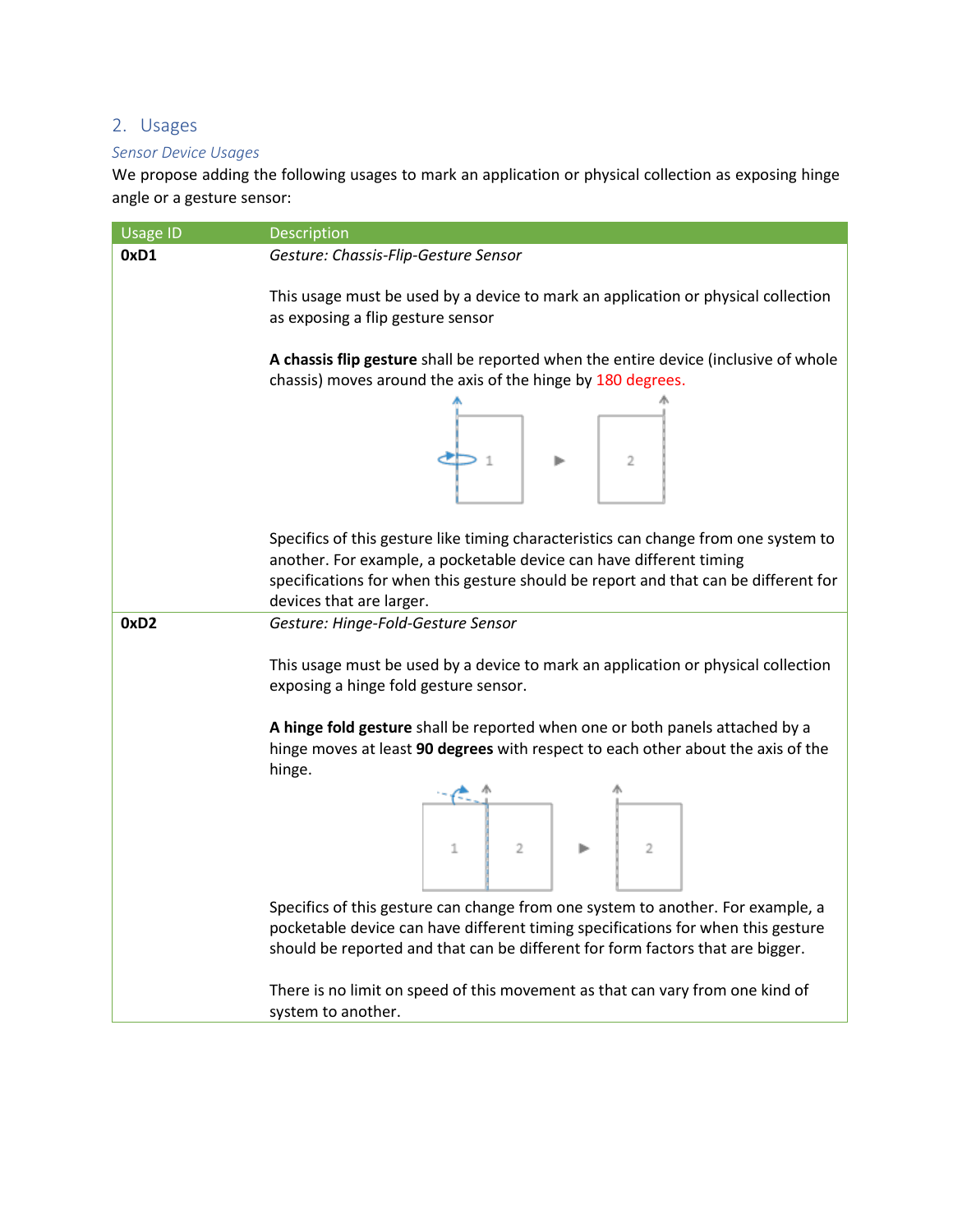#### *Sensor data field usages: Gesture state*

Chassis-Flip/Hinge-Fold Gesture sensors will use the following named array in its input report to notify the host about state of a gesture:

| Usage ID | <b>Description</b>                                                                                   |  |
|----------|------------------------------------------------------------------------------------------------------|--|
| 0x05F1   | Property exposes gestures from the device. This is a named<br>array that lists the following values: |  |
|          | Sel - 0x09A0 - Gesture state is unknown<br>$\bullet$                                                 |  |
|          | Sel - 0x09A1 - Detected that the gesture has started<br>$\bullet$                                    |  |
|          | • Sel - $0x09A2$ – Detected that the gesture has<br>completed                                        |  |
|          | Sel - 0x09A3 - Detected that the gesture has been<br>$\bullet$<br>cancelled                          |  |

Note: For the simple gestures in this document there may not be a need to report states other than completed.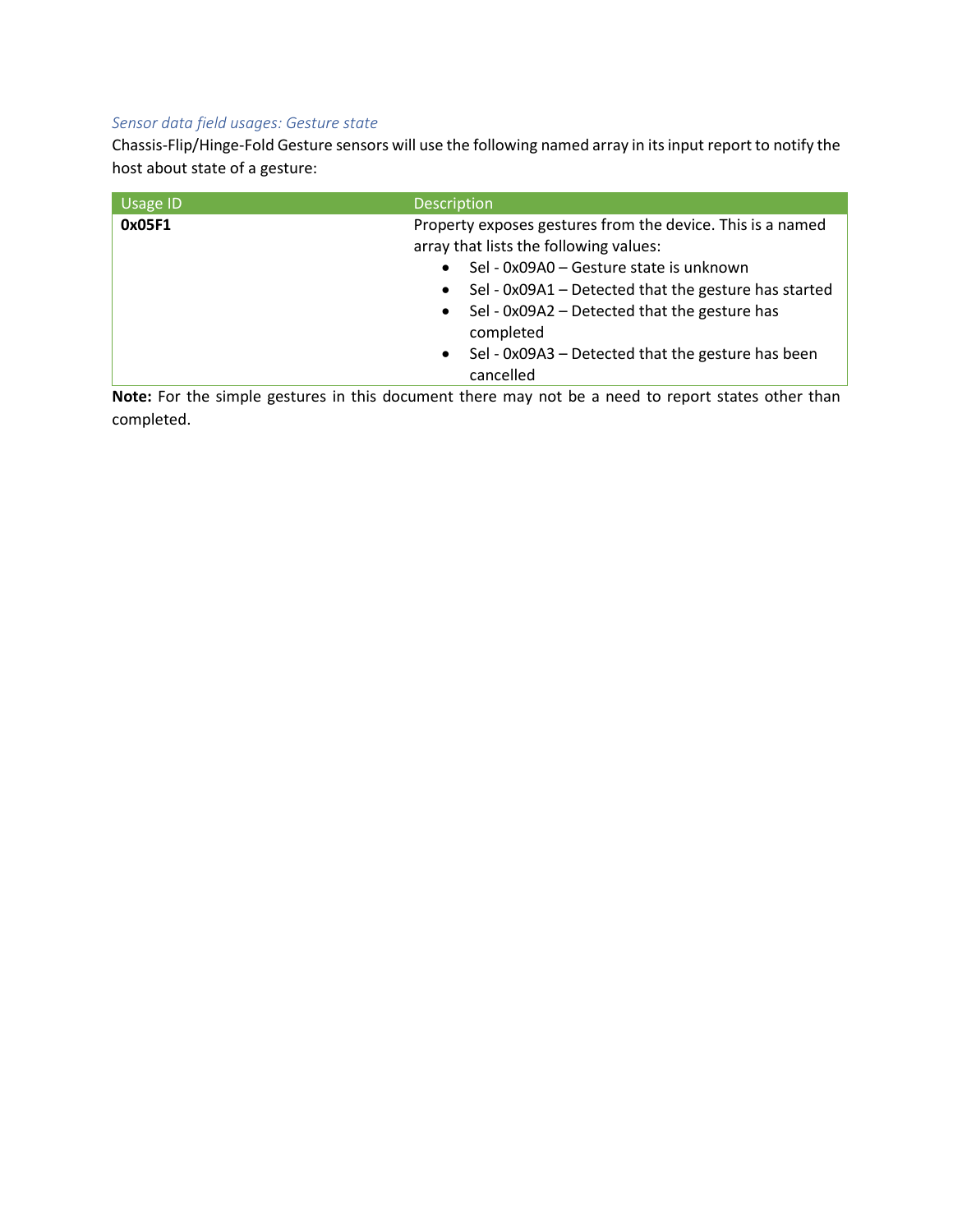### *Sensor data field usages: Hinge-Fold-Gesture state*

Hinge-Fold-Gesture sensors will report the following additional fields in its input report:

| <b>Usage ID</b> | Description                                                                                                                                                                                                                                                                                                      |  |
|-----------------|------------------------------------------------------------------------------------------------------------------------------------------------------------------------------------------------------------------------------------------------------------------------------------------------------------------|--|
| 0x05F2          | Indicates the initial value of the hinge angle when the gesture<br>started.                                                                                                                                                                                                                                      |  |
| 0x05F3          | Indicates the final value of the hinge angle when the gesture<br>ended                                                                                                                                                                                                                                           |  |
| 0x5F4           | Named array to indicate the panel that contributed to the fold<br>gesture<br>Sel – 0x09B0 – Unknown<br>Sel - 0x09B1 - Panel One contributed most to the fold<br>gesture<br>Sel - 0x09B2 - Panel Two Contributed most to the fold<br>gesture<br>Sel - 0x09B3 - Both the panels contributed to the fold<br>gesture |  |
| 0x05F5          | Named array to indicate whether the fold gesture was due to<br>the hinge angle increasing or decreasing (opening or closing of<br>the hinge)<br>Sel - 0x09B4 - Unknown<br>Sel - 0x09B5 - Hinge fold due to increasing angle<br>(opening)<br>Sel - 0x09B6 - Hinge fold due to decreasing angle<br>(closing)       |  |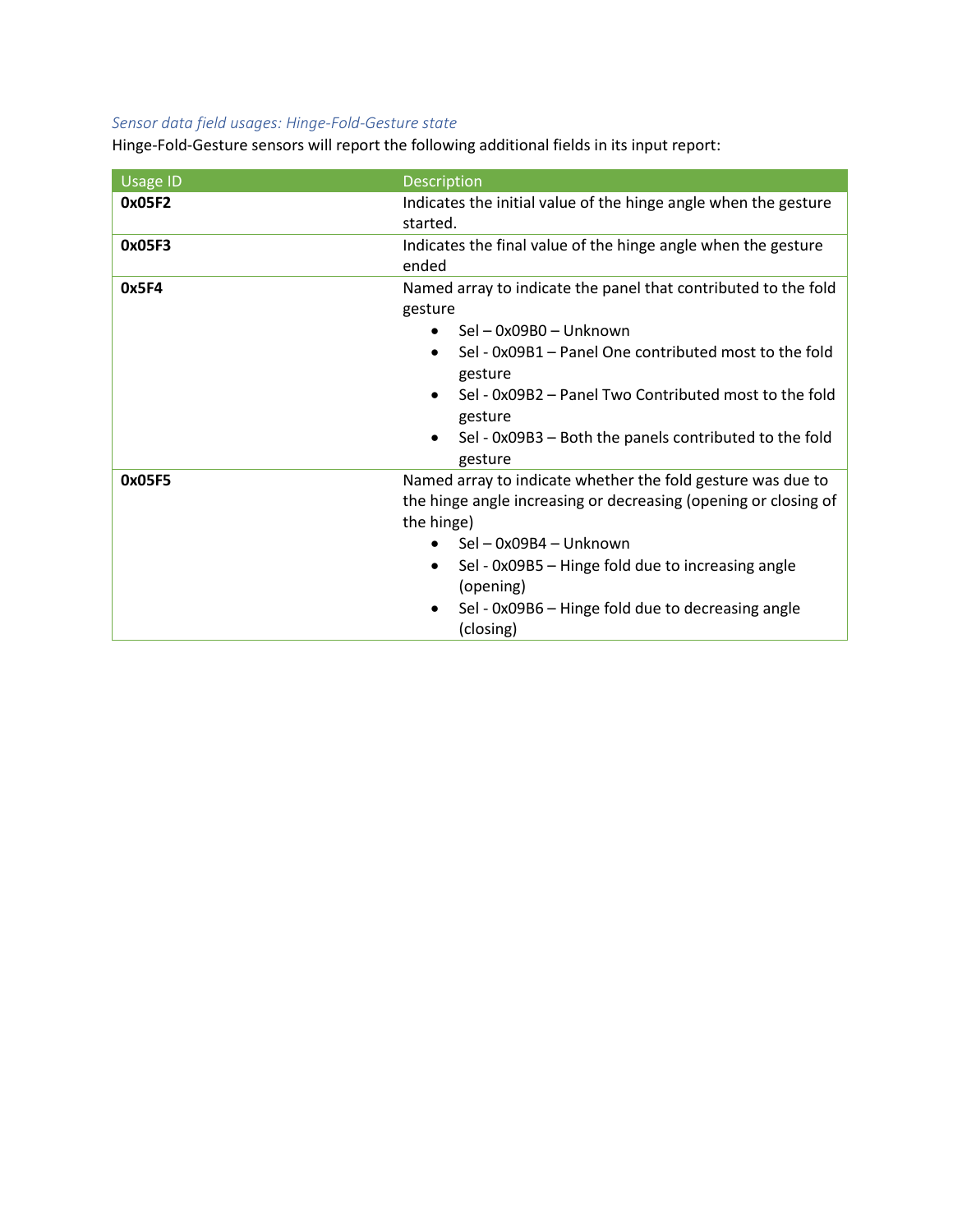### 2.1. Updates

Add the following to section 1.1. in page 23

|               | <b>Gestures: Chassis Flip Gesture</b> $\vert$ CA, CP – An application-level or physical collection that identifies a |
|---------------|----------------------------------------------------------------------------------------------------------------------|
| <b>Sensor</b> | sensor that can detect chassis flip gesture of a system.                                                             |
|               | <b>Gestures: Hinge Fold Gesture</b> $  CA$ , CP – An application-level or physical collection that identifies a      |
| <b>Sensor</b> | sensor that can detect a hinge fold gesture                                                                          |

Create a new section "1.1.20" "Gesture sensor field usages" which has the following table

| <b>Gesture State</b>                 | NAry – Indicates the state of the gesture:                             |
|--------------------------------------|------------------------------------------------------------------------|
|                                      | Sel - Unknown<br>$\bullet$                                             |
|                                      | Sel – Started<br>$\bullet$                                             |
|                                      | Sel - Completed<br>$\bullet$                                           |
|                                      | Sel - Cancelled                                                        |
| <b>Hinge Fold Initial Angle</b>      | SV – Indicates the hinge angle when the fold gesture started           |
| <b>Hinge Fold Final Angle</b>        | SV – Indicates the hinge angle when the fold gesture is completed      |
| <b>Hinge Fold Type</b>               | NAry - Indicates if the fold was because of an increasing or           |
|                                      | decreasing hinge angle. It can be one of the following values:         |
|                                      | Sel - Unknown<br>$\bullet$                                             |
|                                      | Sel - Increasing<br>$\bullet$                                          |
|                                      | Sel - Decreasing<br>$\bullet$                                          |
| <b>Hinge Fold Contributing Panel</b> | NAry – Indicates the panel that contributed to the hinge fold gesture. |
|                                      | This can be one of the following values:                               |
|                                      | Sel - Unknown                                                          |
|                                      | Sel - Panel1<br>$\bullet$                                              |
|                                      | Sel - Panel2                                                           |
|                                      | Sel - Both<br>$\bullet$                                                |

Update the table in Page 10 with the following values:

|                    | (for Data Fields commonly used with<br>Orientation/Orientation Extended sensors, please look at<br>Usage range $0470 - 048f$ |        | 1.13      |
|--------------------|------------------------------------------------------------------------------------------------------------------------------|--------|-----------|
|                    |                                                                                                                              |        |           |
|                    | (These datafields are used by Gesture sensors)                                                                               |        |           |
| $\overline{D0}$    | Gesture                                                                                                                      | CA, CP | 1.1, 1.20 |
| $\mathbf{D}1$      | <b>Gesture: Chassis Flip Gesture</b>                                                                                         | CA, CP | 1.1, 1.20 |
| $\overline{D2}$    | <b>Gesture: Hinge Fold Gesture</b>                                                                                           | CA, CP | 1.1, 1.20 |
| D <sub>3</sub> -DF | <b>Gesture: Reserved</b>                                                                                                     |        |           |
|                    | (for Datafields commonly used with gesture sensors please<br>look at usage range 0x05d0-0x05d8)                              |        | 1.1.20    |
|                    |                                                                                                                              |        |           |
| E <sub>0</sub>     | Other                                                                                                                        | CA, CP | 1.1       |
|                    | <b>Other: Custom</b>                                                                                                         | CA, CP | 1.1, 1.16 |
| E1<br>E2           | <b>Other: Generic</b>                                                                                                        | CA, CP | 1.1,1.17  |
| E3                 | <b>Other: Generic Enumerator</b>                                                                                             | CA, CP | 1.1,1.17  |
| E4-EF              | Other: Reserved                                                                                                              |        |           |
|                    | (for Data Fields commonly used with Custom sensors,                                                                          |        | 1.16      |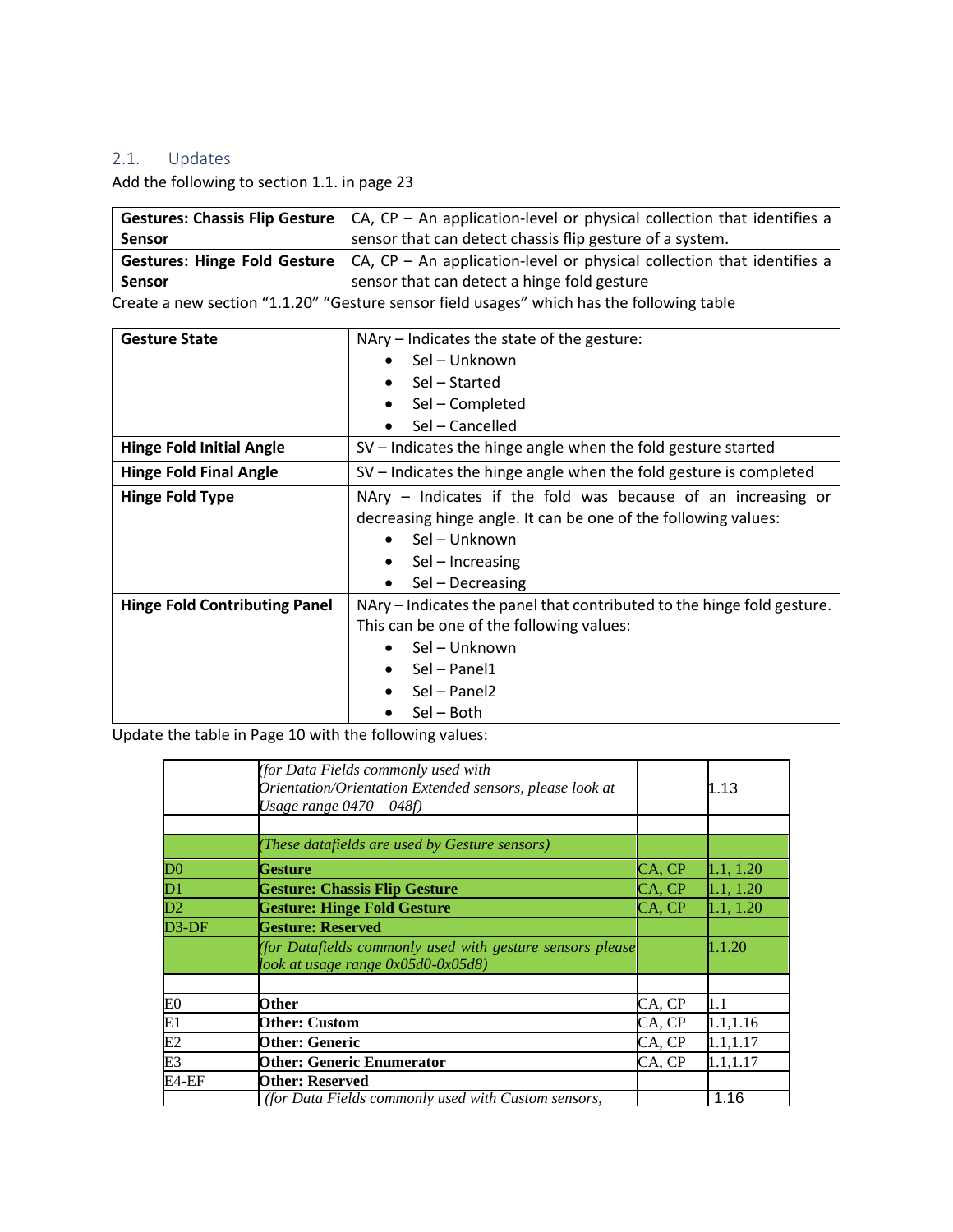| at<br>ranoe<br><i>LOOK</i><br>וובר<br>sage<br>. .<br>77.NE<br>. .<br>ັ | $ \alpha$<br>please |  |  |
|------------------------------------------------------------------------|---------------------|--|--|
|------------------------------------------------------------------------|---------------------|--|--|

Update the table in Page 17 with the following values:

|                  | 05A6-05AF   Property: Personal Activity Reserved |             |        |
|------------------|--------------------------------------------------|-------------|--------|
|                  |                                                  |             |        |
|                  | These datafields are used by gesture sensors)    |             |        |
| 05F <sub>0</sub> | Data Field: Gesture Sensor                       | <b>SV</b>   | 1.1.20 |
| 05F1             | Data Field: Gesture State                        | <b>NAry</b> | 1.1.20 |
| 09A0             | <b>Gesture State: Unknown</b>                    | Sel         | 1.1.20 |
| 09A1             | <b>Gesture State: Started</b>                    | Sel         | 1.1.20 |
| 09A2             | <b>Gesture State: Completed</b>                  | Sel         | 1.1.20 |
| 09A3             | <b>Gesture State: Cancelled</b>                  | Sel         | 1.1.20 |
| 09A4-09AF        | <b>Reserved for use as Selection Values</b>      |             |        |
| 05F <sub>2</sub> | Data Field: Hinge Fold Initial Angle             | <b>SV</b>   | 1.1.20 |
| 05F3             | Data Field: Hinge Fold Final Angle               | <b>SV</b>   | 1.1.20 |
| 05F4             | Data Field: Hinge Fold Contributing Panel        | <b>NAry</b> | 1.1.20 |
| 09B0             | Sel: Unknown                                     | Sel         | 1.1.20 |
| 09B1             | Sel: Panel1                                      | Sel         | 1.1.20 |
| 09B <sub>2</sub> | Sel: Panel2                                      | Sel         | 1.1.20 |
| 09B3             | Sel: Both                                        | Sel         | 1.1.20 |
| 05F5             | Data Field: Hinge Fold Type                      | <b>NAry</b> | 1.1.20 |
| 09B4             | Sel: Unknown                                     | Sel         | 1.1.20 |
| 09B5             | Sel: Increasing                                  | Sel         | 1.1.20 |
| 09B6             | Sel: Decreasing                                  | Sel         | 1.1.20 |
| 05F6-05FF        | Data Field: Gesture Sensor Reserved              |             |        |
|                  | (These Data Fields are commonly used by Generic  |             |        |
|                  | sensors)                                         |             |        |

Add the usages highlighted in red to Section 4.1, page 72

| // sensor category gesture                                    |           |
|---------------------------------------------------------------|-----------|
| #define HID DRIVER USAGE SENSOR CATEGORY GESTURE              | 0x09,0xD0 |
| #define HID DRIVER USAGE SENSOR TYPE GESTURE CHASSIS FLIP     | 0x09,0xD1 |
| #define HID DRIVER USAGE SENSOR TYPE GESTURE HINGE FOLD       | 0x09,0xD2 |
| //sensor category other                                       |           |
| #define HID DRIVER USAGE SENSOR CATEGORY OTHER                | 0x09,0xE0 |
| #define HID DRIVER USAGE SENSOR TYPE OTHER CUSTOM             | 0x00,0xE1 |
| #define HID DRIVER USAGE SENSOR TYPE OTHER GENERIC            | 0x09,0xE2 |
| #define HID DRIVER USAGE SENSOR TYPE OTHER GENERIC ENUMERATOR | 0x09,0xE3 |
| Add the usages highlighted in red to Section 4.1, page 76     |           |

| // data type sensor gestures                                        |                            |
|---------------------------------------------------------------------|----------------------------|
| #define HID USAGE SENSOR DATA GESTURE                               | 0x0A, 0xF0, 0x05           |
| #define HID USAGE SENSOR DATA GESTURE STATE                         | $0x0A, 0xF1, 0x05$ // NAry |
| //begin gesture state selectors                                     |                            |
| #define HID USAGE SENSOR DATA GESTURE UNKNOWN                       | 0x0A,0xA0,0x09 // Sel      |
| #define HID USAGE SENSOR DATA GESTURE STARTED                       | 0x0A, 0xA1, 0x09 // Sel    |
| #define HID USAGE SENSOR DATA GESTURE COMPLETED                     | 0x0A,0xA2,0x09 // Sel      |
| #define HID USAGE SENSOR DATA GESTURE CANCELLED                     | 0x0A, 0xA3, 0x09 // Sel    |
| //end gesture state selectors                                       |                            |
| #define HID USAGE_SENSOR_DATA_GESTURE_HINGE_FOLD_INITAL_ANGLE       | 0x0A, 0xF2, 0x05           |
| #define HID USAGE SENSOR DATA GESTURE HINGE FOLD FINAL ANGLE        | 0x0A, 0xF3, 0x05           |
| #define HID USAGE SENSOR DATA GESTURE HINGE FOLD CONTRIBUTING PANEL | $0x0A, 0xF4, 0x05$ //NAry  |
| //begin contributing panel selectors                                |                            |
| #define HID USAGE SENSOR DATA GESTURE CONTRIBUTING PANEL UNKNOWN    | 0x0A,0xB0,0x09 // Sel      |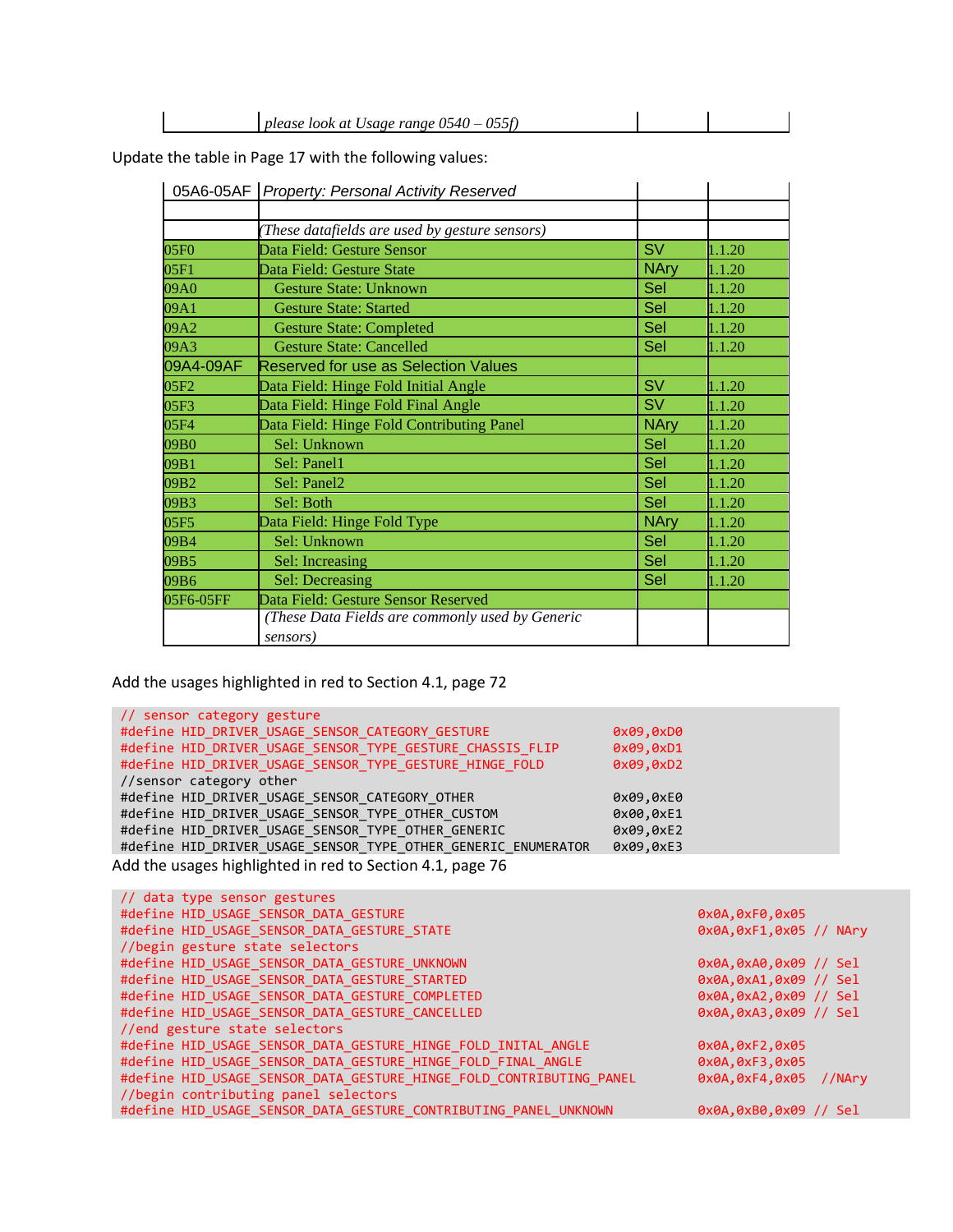| #define HID USAGE SENSOR DATA GESTURE CONTRIBUTING PANEL PANEL1 | 0x0A, 0xB1, 0x09 // Sel    |
|-----------------------------------------------------------------|----------------------------|
| #define HID USAGE SENSOR DATA GESTURE CONTRIBUTING PANEL PANEL2 | 0x0A,0xB2,0x09 // Sel      |
| #define HID USAGE SENSOR DATA GESTURE CONTRIBUTING PANEL BOTH   | 0x0A, 0xB3, 0x09 // Sel    |
| //end contributing panel selectors                              |                            |
| #define HID USAGE SENSOR DATA GESTURE HINGE FOLD TYPE           | $0x0A, 0xF5, 0x05$ // NAry |
| //begin fold type selectors                                     |                            |
| #define HID USAGE SENSOR DATA GESTURE FOLD TYPE UNKNOWN         | 0x0A,0xB4,0x09 // Sel      |
| #define HID USAGE SENSOR DATA GESTURE FOLD TYPE INCREASING      | 0x0A, 0xB5, 0x09 // Sel    |
| #define HID USAGE SENSOR DATA GESTURE FOLD TYPE DECREASING      | 0x0A,0xB6,0x09 // Sel      |
|                                                                 |                            |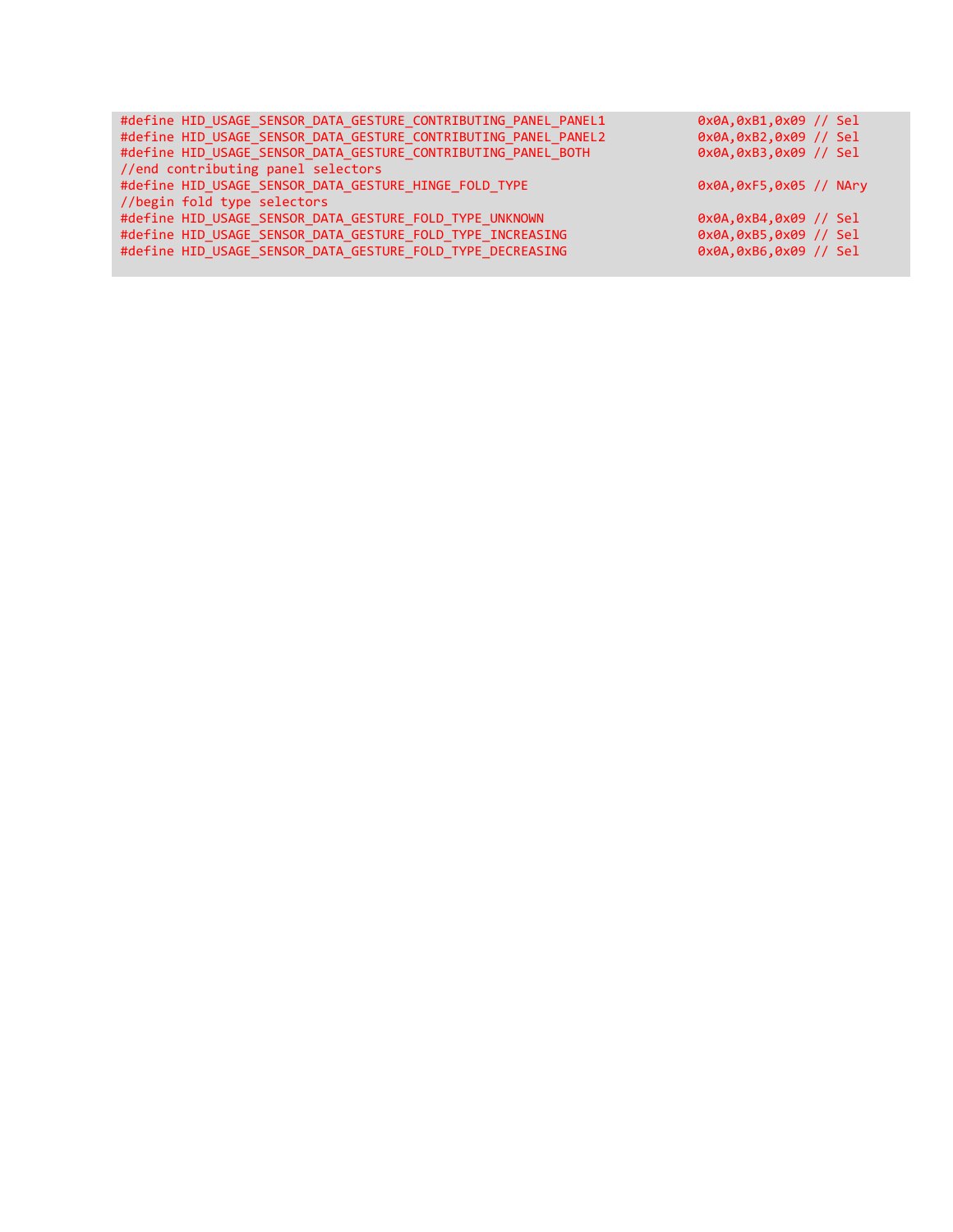#### 3. Illustrative Examples

```
3.1. Gesture Sensor - Flip
// For reference: Complete HID report descriptor
 // Sensor based gesture
 const unsigned char report descriptor[ ] = { } HID_USAGE_PAGE_SENSOR,
      HID_USAGE_SENSOR_TYPE_COLLECTION,
      HID_COLLECTION(Application),
          HID_REPORT_ID(1),
          HID_USAGE_PAGE_SENSOR,
          HID_DRIVER_USAGE_SENSOR_TYPE_GESTURE_CHASSIS_FLIP,
          HID_COLLECTION(Physical),
              //feature reports (xmit/receive)
              HID_USAGE_PAGE_SENSOR,
              HID_USAGE_SENSOR_PROPERTY_SENSOR_CONNECTION_TYPE, // NAry
             HID_LOGICAL_MIN_8(0),
             HID LOGICAL MAX 8(2),
             HID_REPORT_SIZE(8),
             HID_REPORT_COUNT(1),
             HID COLLECTION(Logical),
                 HID USAGE SENSOR PROPERTY CONNECTION TYPE PC INTEGRATED,
                  HID_USAGE_SENSOR_PROPERTY_CONNECTION_TYPE_PC_ATTACHED,
                  HID_USAGE_SENSOR_PROPERTY_CONNECTION_TYPE_PC_EXTERNAL,
             HID FEATURE(Data Arr Abs),
             HID END COLLECTION,
             HID USAGE SENSOR PROPERTY REPORTING STATE,
              HID_LOGICAL_MIN_8(0),
             HID LOGICAL MAX 8(5),
              HID_REPORT_SIZE(8),
              HID_REPORT_COUNT(1),
              HID_COLLECTION(Logical),
                  HID_USAGE_SENSOR_PROPERTY_REPORTING_STATE_NO_EVENTS,
                  HID_USAGE_SENSOR_PROPERTY_REPORTING_STATE_ALL_EVENTS,
                  HID_USAGE_SENSOR_PROPERTY_REPORTING_STATE_NO_EVENTS_WAKE,
                 HID USAGE SENSOR PROPERTY REPORTING STATE ALL EVENTS WAKE,
              HID_FEATURE(Data_Arr_Abs),
             HID END_COLLECTION,
             HID USAGE SENSOR PROPERTY POWER STATE,
             HID LOGICAL MIN 8(0),
             HID LOGICAL MAX 8(5),
              HID_REPORT_SIZE(8),
              HID_REPORT_COUNT(1),
              HID_COLLECTION(Logical),
                  HID_USAGE_SENSOR_PROPERTY_POWER_STATE_UNDEFINED,
                  HID_USAGE_SENSOR_PROPERTY_POWER_STATE_D0_FULL_POWER,
                  HID_USAGE_SENSOR_PROPERTY_POWER_STATE_D1_LOW_POWER,
                  HID_USAGE_SENSOR_PROPERTY_POWER_STATE_D4_POWER_OFF,
              HID_FEATURE(Data_Arr_Abs),
              HID_END_COLLECTION,
              HID_USAGE_SENSOR_STATE,
              HID_LOGICAL_MIN_8(0),
              HID_LOGICAL_MAX_8(6),
              HID_REPORT_SIZE(8),
              HID_REPORT_COUNT(1),
             HID COLLECTION(Logical),
                  HID_USAGE_SENSOR_STATE_UNKNOWN,
                  HID_USAGE_SENSOR_STATE_READY,
                 HID USAGE SENSOR STATE NOT AVAILABLE,
```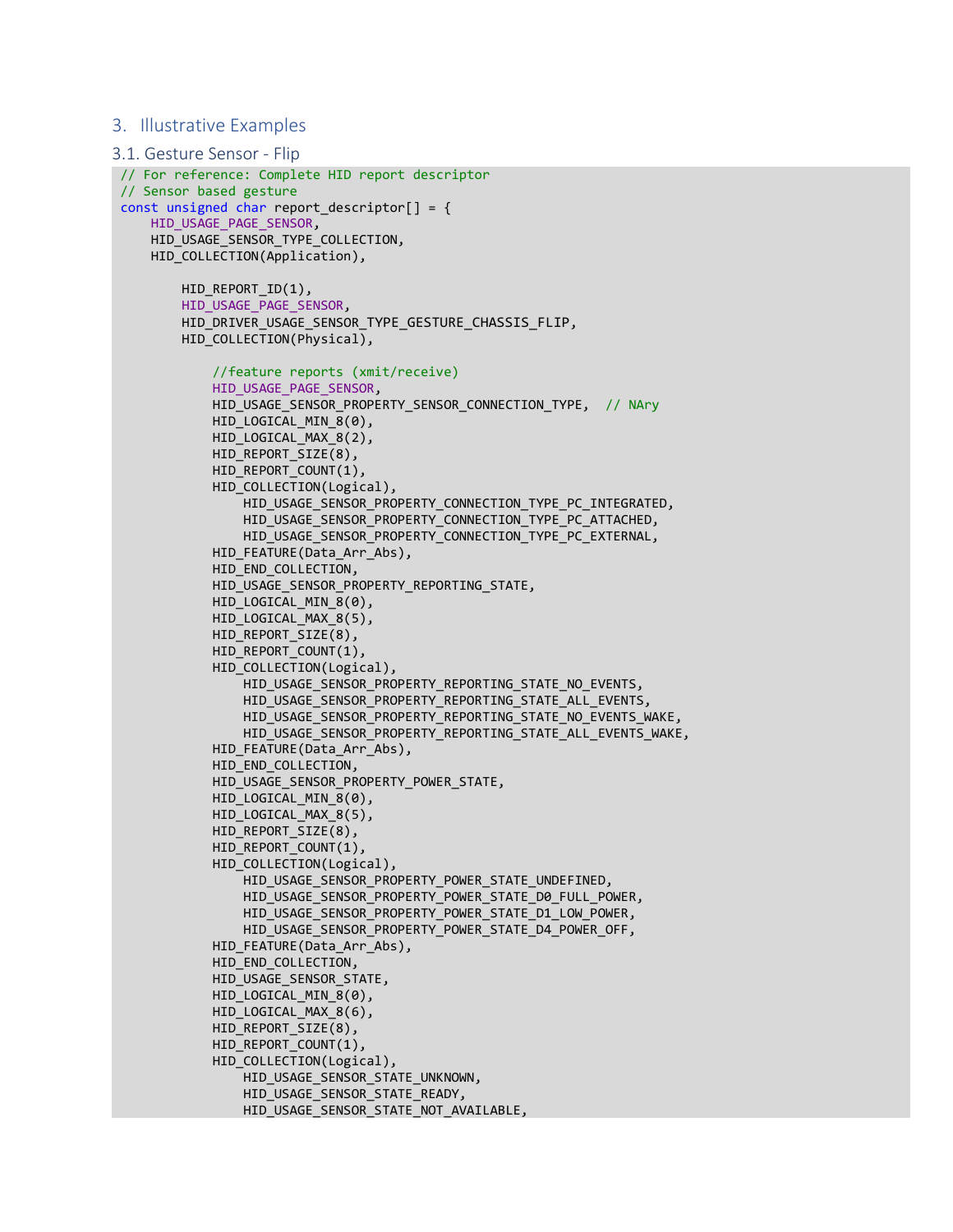```
 HID_USAGE_SENSOR_STATE_NO_DATA,
         HID_USAGE_SENSOR_STATE_INITIALIZING,
         HID_USAGE_SENSOR_STATE_ACCESS_DENIED,
         HID_USAGE_SENSOR_STATE_ERROR,
     HID_FEATURE(Data_Arr_Abs),
    HID END COLLECTION,
    HID_USAGE_SENSOR_PROPERTY_REPORT_INTERVAL,
    HID LOGICAL MIN 8(0),
    HID LOGICAL MAX 32(0xFF, 0xFF, 0xFF, 0xFF),
    HID_REPORT_SIZE(32),
    HID_REPORT_COUNT(1),
     HID_UNIT_EXPONENT(0),
     HID_FEATURE(Data_Var_Abs),
     //input reports (transmit)
    HID_USAGE_PAGE_SENSOR,
     HID_USAGE_SENSOR_STATE,
     HID_LOGICAL_MIN_8(0),
     HID_LOGICAL_MAX_8(6),
    HID REPORT SIZE(8),
    HID_REPORT_COUNT(1),
     HID_COLLECTION(Logical),
         HID_USAGE_SENSOR_STATE_UNKNOWN,
        HID_USAGE_SENSOR_STATE_READY,
         HID_USAGE_SENSOR_STATE_NOT_AVAILABLE,
        HID_USAGE_SENSOR_STATE_NO_DATA,
        HID_USAGE_SENSOR_STATE_INITIALIZING,
        HID_USAGE_SENSOR_STATE_ACCESS_DENIED,
         HID_USAGE_SENSOR_STATE_ERROR,
     HID_INPUT(Data_Arr_Abs),
     HID_END_COLLECTION,
     HID_USAGE_SENSOR_EVENT,
     HID_LOGICAL_MIN_8(0),
    HID LOGICAL_MAX_8(5),
    HID REPORT SIZE(8),
     HID_REPORT_COUNT(1),
     HID_COLLECTION(Logical),
        HID_USAGE_SENSOR_EVENT_UNKNOWN,
        HID_USAGE_SENSOR_EVENT_STATE_CHANGED,
        HID_USAGE_SENSOR_EVENT_PROPERTY_CHANGED,
        HID_USAGE_SENSOR_EVENT_DATA_UPDATED,
        HID_USAGE_SENSOR_EVENT_POLL_RESPONSE,
    HID INPUT(Data_Arr_Abs),
    HID END COLLECTION,
    HID_USAGE_GESTURE_STATE,
    HID LOGICAL MIN 8(0),
    HID LOGICAL MAX 8(1),
    HID REPORT SIZE(8),
    HID_REPORT_COUNT(1),
    HID_COLLECTION(Logical),
        HID_USAGE_SENSOR_DATA_GESTURE_UNKNOWN,
        HID_USAGE_SENSOR_DATA_GESTURE_STARTED,
        HID USAGE SENSOR DATA GESTURE COMPLETED,
        HID USAGE SENSOR DATA GESTURE CANCELLED,
    HID INPUT(Data Arr Abs),
HID END COLLECTION,
```
HID END COLLECTION

}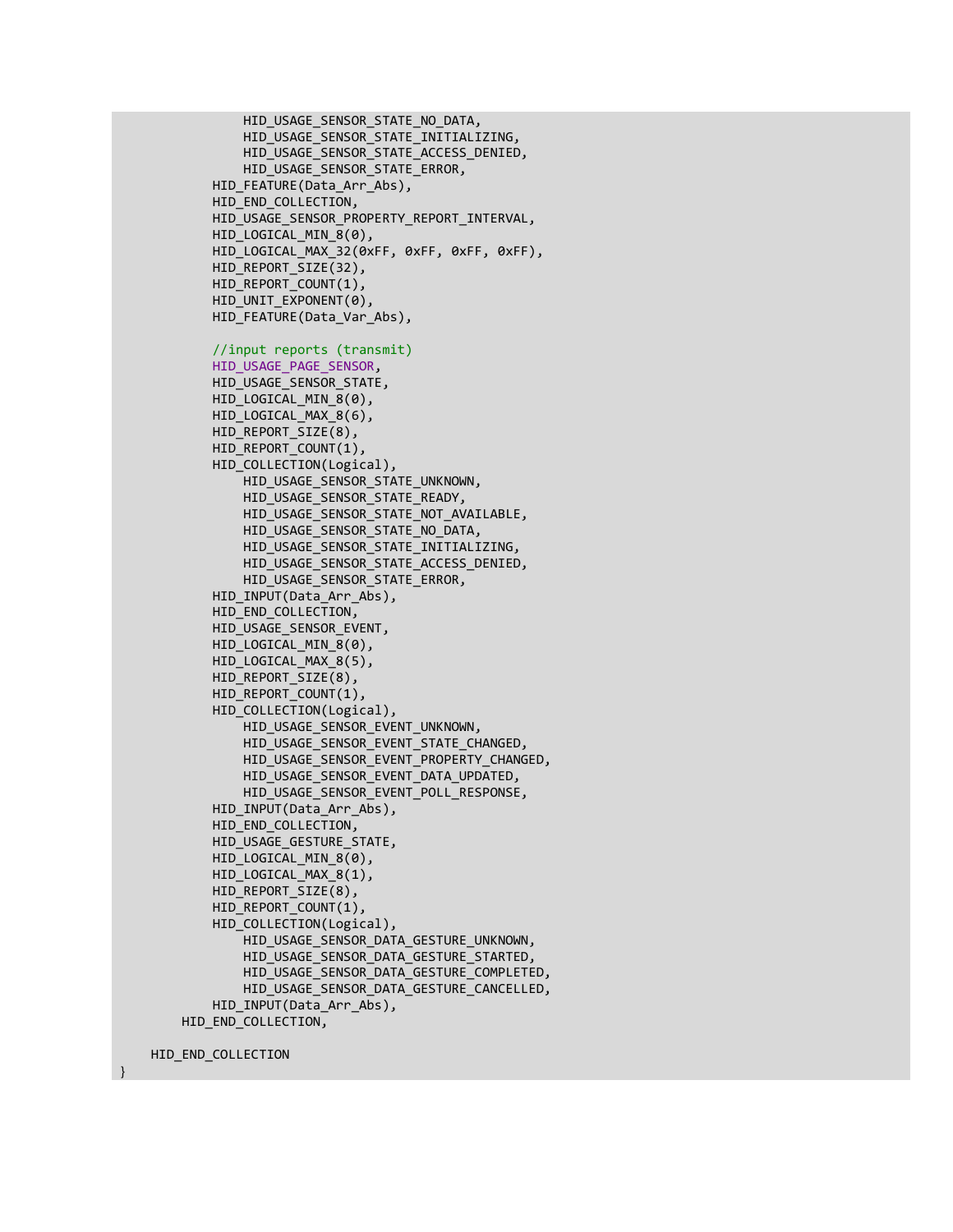```
3.2 Gesture Sensor - Fold
// For reference: Complete HID report descriptor
 // Sensor based gesture
 const unsigned char report_descriptor[] = {
      HID_USAGE_PAGE_SENSOR,
     HID USAGE SENSOR TYPE COLLECTION,
     HID COLLECTION(Application),
         HID REPORT ID(1),
         HID_USAGE_PAGE_SENSOR,
          HID_DRIVER_USAGE_SENSOR_TYPE_GESTURE_HINGE_FOLD,
         HID COLLECTION(Physical),
              //feature reports (xmit/receive)
              HID_USAGE_PAGE_SENSOR,
              HID_USAGE_SENSOR_PROPERTY_SENSOR_CONNECTION_TYPE, // NAry
              HID_LOGICAL_MIN_8(0),
              HID_LOGICAL_MAX_8(2),
              HID_REPORT_SIZE(8),
              HID_REPORT_COUNT(1),
              HID_COLLECTION(Logical),
                  HID_USAGE_SENSOR_PROPERTY_CONNECTION_TYPE_PC_INTEGRATED,
                  HID_USAGE_SENSOR_PROPERTY_CONNECTION_TYPE_PC_ATTACHED,
                  HID_USAGE_SENSOR_PROPERTY_CONNECTION_TYPE_PC_EXTERNAL,
              HID_FEATURE(Data_Arr_Abs),
              HID_END_COLLECTION,
              HID_USAGE_SENSOR_PROPERTY_REPORTING_STATE,
             HID_LOGICAL_MIN_8(0),
             HID_LOGICAL_MAX_8(5),
             HID_REPORT_SIZE(8),
             HID_REPORT_COUNT(1),
             HID COLLECTION(Logical),
                  HID_USAGE_SENSOR_PROPERTY_REPORTING_STATE_NO_EVENTS,
                  HID_USAGE_SENSOR_PROPERTY_REPORTING_STATE_ALL_EVENTS,
                  HID_USAGE_SENSOR_PROPERTY_REPORTING_STATE_NO_EVENTS_WAKE,
                  HID_USAGE_SENSOR_PROPERTY_REPORTING_STATE_ALL_EVENTS_WAKE,
              HID_FEATURE(Data_Arr_Abs),
              HID_END_COLLECTION,
              HID_USAGE_SENSOR_PROPERTY_POWER_STATE,
              HID_LOGICAL_MIN_8(0),
              HID_LOGICAL_MAX_8(5),
             HID_REPORT_SIZE(8),
              HID_REPORT_COUNT(1),
              HID_COLLECTION(Logical),
                 HID USAGE SENSOR PROPERTY POWER STATE UNDEFINED,
                 HID USAGE SENSOR PROPERTY POWER STATE D0 FULL POWER,
                  HID_USAGE_SENSOR_PROPERTY_POWER_STATE_D1_LOW_POWER,
                 HID_USAGE_SENSOR_PROPERTY_POWER_STATE_D4_POWER_OFF,
             HID FEATURE(Data Arr Abs),
             HID END COLLECTION,
             HID_USAGE_SENSOR_STATE,
             HID LOGICAL MIN 8(0),
             HID LOGICAL MAX 8(6),
             HID_REPORT_SIZE(8),
              HID_REPORT_COUNT(1),
              HID_COLLECTION(Logical),
                  HID_USAGE_SENSOR_STATE_UNKNOWN,
                 HID_USAGE_SENSOR_STATE_READY,
                 HID_USAGE_SENSOR_STATE_NOT_AVAILABLE,
                 HID_USAGE_SENSOR_STATE_NO_DATA,
```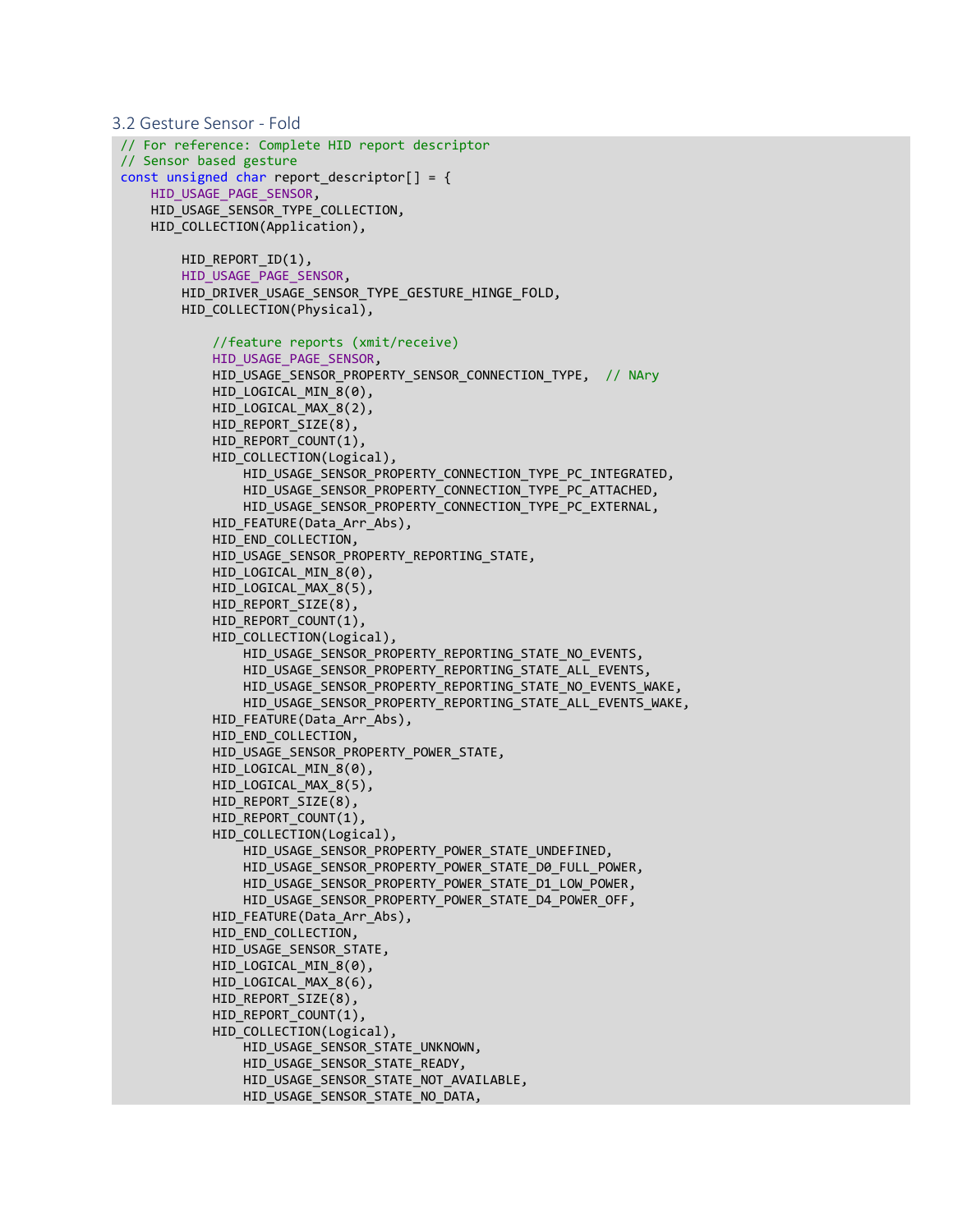```
 HID_USAGE_SENSOR_STATE_INITIALIZING,
     HID_USAGE_SENSOR_STATE_ACCESS_DENIED,
     HID_USAGE_SENSOR_STATE_ERROR,
 HID_FEATURE(Data_Arr_Abs),
HID END COLLECTION,
HID_USAGE_SENSOR_PROPERTY_REPORT_INTERVAL,
HID LOGICAL MIN 8(0),
HID LOGICAL MAX 32(0xFF, 0xFF, 0xFF, 0xFF),
HID_REPORT_SIZE(32),
HID_REPORT_COUNT(1),
 HID_UNIT_EXPONENT(0),
 HID_FEATURE(Data_Var_Abs),
 //input reports (transmit)
HID_USAGE_PAGE_SENSOR,
 HID_USAGE_SENSOR_STATE,
 HID_LOGICAL_MIN_8(0),
 HID_LOGICAL_MAX_8(6),
HID_REPORT_SIZE(8),
 HID_REPORT_COUNT(1),
 HID_COLLECTION(Logical),
     HID_USAGE_SENSOR_STATE_UNKNOWN,
     HID_USAGE_SENSOR_STATE_READY,
    HID_USAGE_SENSOR_STATE_NOT_AVAILABLE,
     HID_USAGE_SENSOR_STATE_NO_DATA,
    HID USAGE SENSOR STATE INITIALIZING,
    HID_USAGE_SENSOR_STATE_ACCESS_DENIED,
    HID_USAGE_SENSOR_STATE_ERROR,
 HID_INPUT(Data_Arr_Abs),
 HID_END_COLLECTION,
 HID_USAGE_SENSOR_EVENT,
 HID_LOGICAL_MIN_8(0),
 HID_LOGICAL_MAX_8(5),
HID REPORT SIZE(8),
HID_REPORT_COUNT(1),
 HID_COLLECTION(Logical),
    HID_USAGE_SENSOR_EVENT_UNKNOWN,
    HID_USAGE_SENSOR_EVENT_STATE_CHANGED,
    HID_USAGE_SENSOR_EVENT_PROPERTY_CHANGED,
    HID_USAGE_SENSOR_EVENT_DATA_UPDATED,
    HID_USAGE_SENSOR_EVENT_POLL_RESPONSE,
HID INPUT(Data Arr Abs),
HID END COLLECTION,
HID USAGE GESTURE TYPE,
HID LOGICAL MIN 8(0),
HID LOGICAL MAX 8(1),
HID REPORT SIZE(8),
HID_REPORT_COUNT(1),
HID END COLLECTION,
HID USAGE GESTURE STATE,
 HID_LOGICAL_MIN_8(0),
HID_LOGICAL_MAX_8(1),
HID_REPORT_SIZE(8),
HID_REPORT_COUNT(1),
HID COLLECTION(Logical),
    HID_USAGE_SENSOR_DATA_GESTURE_UNKNOWN,
    HID_USAGE_SENSOR_DATA_GESTURE_STARTED,
    HID USAGE SENSOR DATA GESTURE COMPLETED,
    HID USAGE SENSOR DATA GESTURE CANCELLED,
 HID_INPUT(Data_Arr_Abs),
 HID_END_COLLECTION,
```